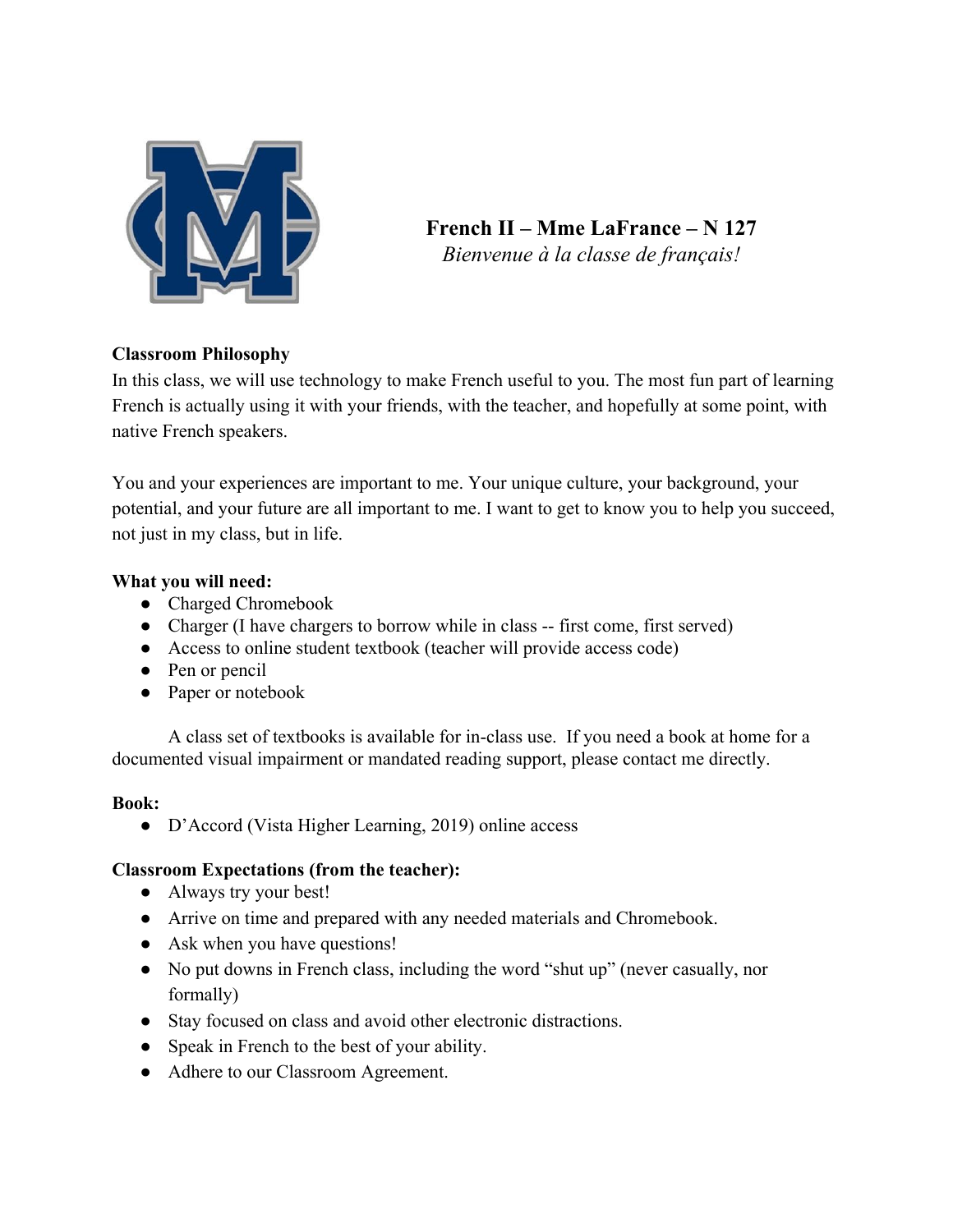#### **Classroom Agreement (from the students):**

French II - period 1

Be present and visible -- follow speakers with your eyes. Post respectful and topical reactions to ideas in chat. Participate as best you can in small breakout sessions. Treat members of the class with the care they deserve. ASK FOR HELP WHEN YOU ARE UNSURE OR FRUSTRATED!!!

French II -- period 2

Be visible -- follow the speaker with your eyes. No distractions -- as much as possible Follow the rules. Communication -- ASK when you don't understand or feel frustrated. Respect -- show care for everyone in the classroom. Participate to the best of your ability.

## **Consequences:**

Students not following classroom rules will be subject, but not limited, to the following consequences:

- 1. Verbal/electronic warning
- 2. Parent/guardian contact via email or phone call
- 3. Referral to the counselor and/or discipline office
- 4. Removal from class (virtually and/or in-person), if necessary

### **Grading Scale:**

A – 100-90% B – 89-80% C – 79-70% D – 69-60% F – 59% and lower

Your grade will be divided as such:

- **10%** Work Ethic (handing-in assignments, preparedness, responsibility, attitude)
- **10%** Activities (in-class and homework accuracy)

**10% -** Quizzes

- **10%** Written tests (via computer: teacher-created or from the text)
- **60%** Oral Assessments (Integrated Performance Assessment)

### **Contact Information:**

If you have any questions or concerns, please e-mail me  $(claframe@mcas.k12.in.us)$  or use RDS/Google Classroom contact procedures.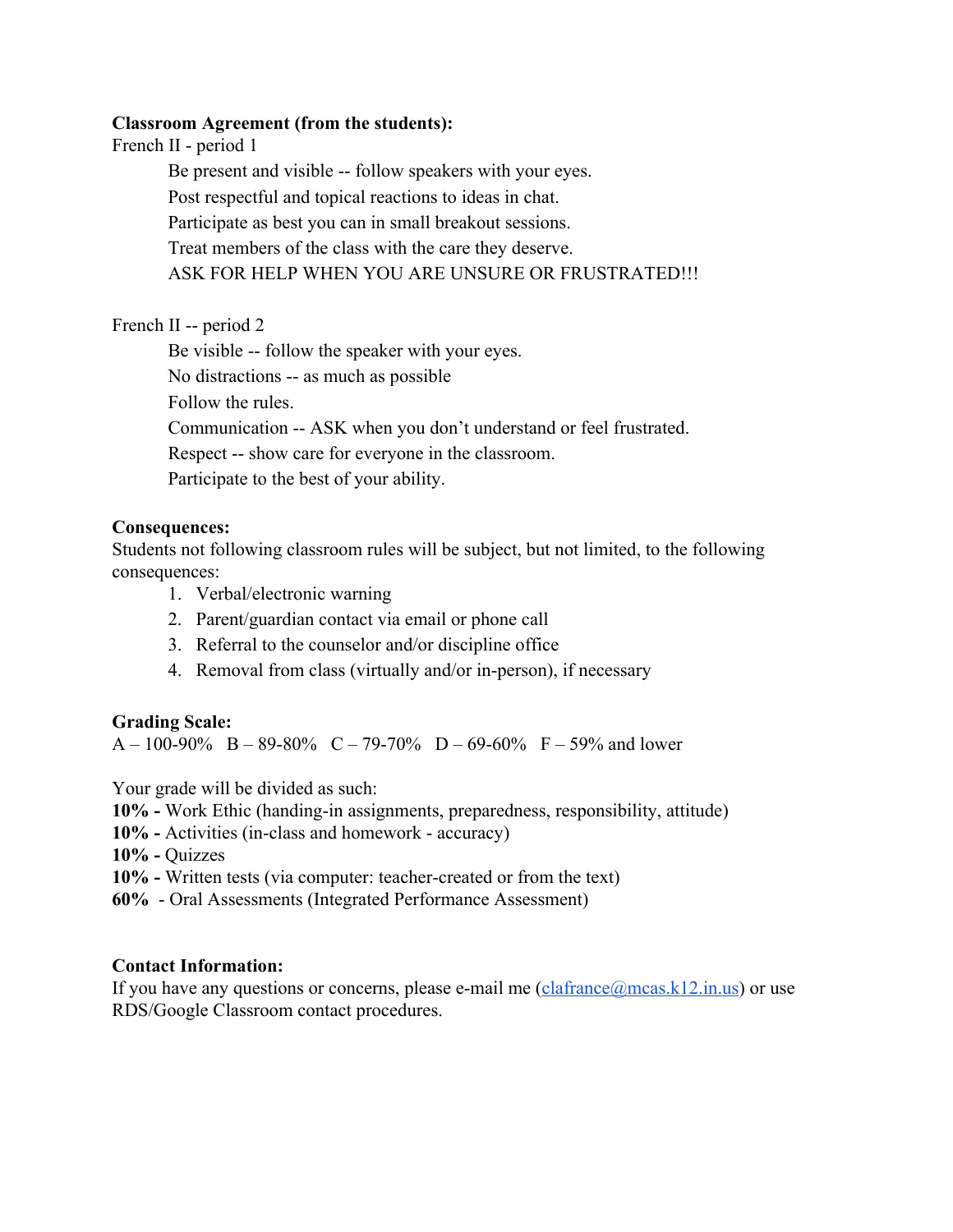#### **Course Description (courtesy of the State of Indiana)**

French I, a course based on Indiana's Academic Standards for World Languages, introduces students to effective strategies for beginning French language learning, and to various aspects of French-speaking culture. This course encourages interpersonal communication through speaking and writing, providing opportunities to make and respond to basic requests and questions, understand and use appropriate greetings and forms of address, participate in brief guided conversations on familiar topics, and write short passages with guidance. This course also emphasizes the development of reading and listening comprehension skills, such as reading isolated words and phrases in a situational context and comprehending brief written or oral directions. Additionally, students will examine the practices, products and perspectives of French-speaking culture; recognize basic routine practices of the target culture; and recognize and use situation-appropriate non-verbal communication. This course further emphasizes making connections across content areas and the application of understanding French language and culture outside of the classroom.

### **Goals (courtesy of the State of Indiana)**

The goals of the course include communication, culture, connections, comparisons, and communities:

- To write and speak in a language other than English.
- To interpret information in a language other than English.
- To present information in a language other than English.
- To develop awareness of other cultures.
- To make connections to other content areas.
- To access and connect information through various media.
- To investigate the nature of language and culture.
- To become an active global citizen by experiencing languages and cultures in multiple settings.

### **Course Objectives (courtesy of the State of Indiana)**

Students will engage in written and spoken conversations on a variety of topics. (Interpersonal) Students will be able to:

- Use multiple greetings and farewells in new social situations.
- Recognize and state information about self and others in simple terms.
- Recognize and express a variety of simple feelings and preferences of self and others.
- Exchange familiar information and opinions in brief guided conversations.
- Exchange familiar information and opinions in written form with guidance.
- Make basic requests and ask basic questions.
- Recognize and use situation-appropriate non-verbal communication.
- Recognize speaking and listening strategies that facilitate communication.

Students will interpret written and spoken language on a variety of topics. (Interpretive) Students will be able to:

● Understand and respond to classroom requests, commands, and directions.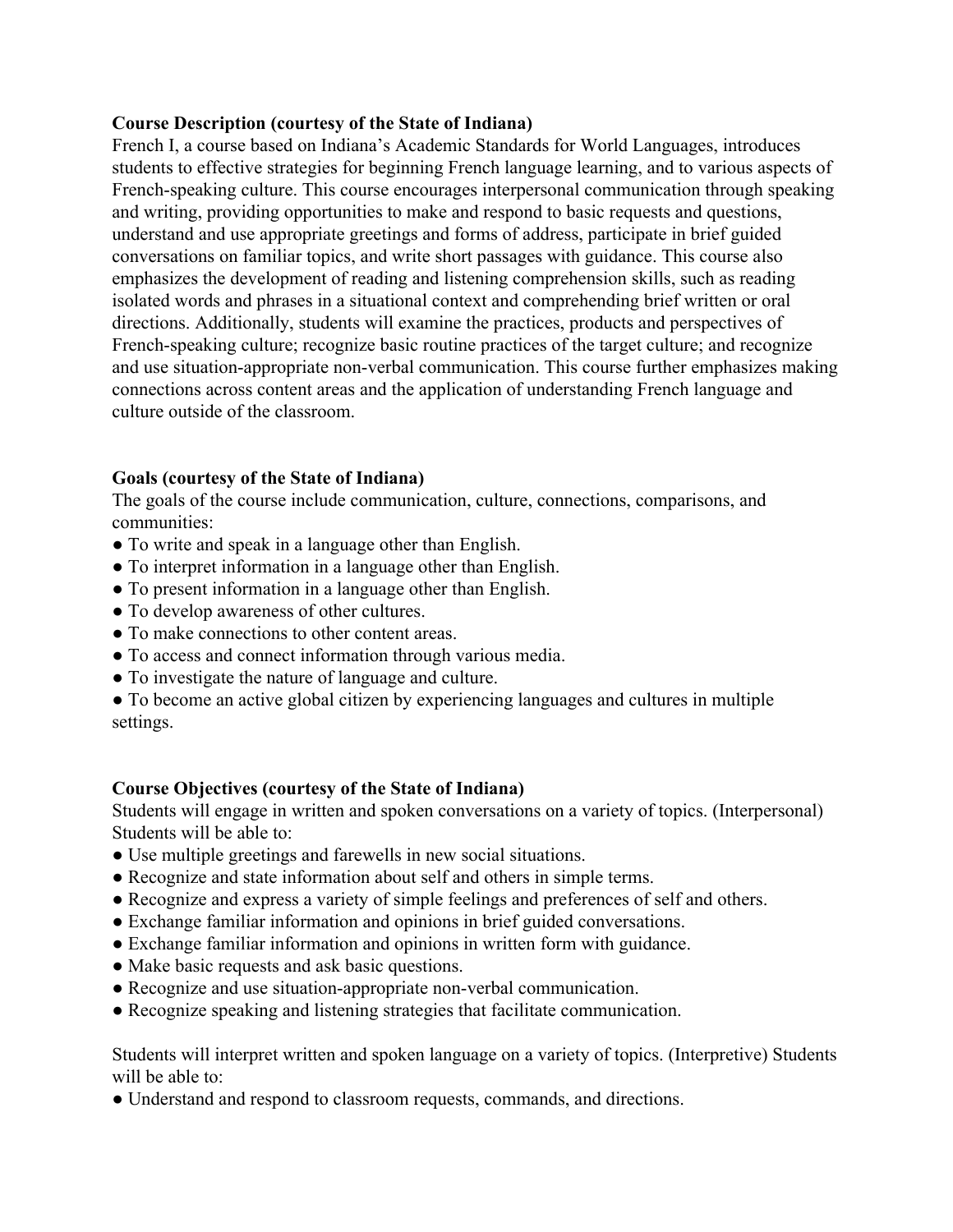- Recognize alphabets, sounds, and markings specific to the target language.
- Demonstrate comprehension of both authentic and non-authentic written and spoken language through developmentally appropriate tasks.
- Identify familiar vocabulary from an authentic supermarket flyer, list main characters from a short authentic children's story

• Make educated guesses about meaning in familiar contexts, using cognates and familiar vocabulary.

Students present to an audience of listeners or readers on a variety of topics. (Presentational) Students will be able to:

- Recite rhymes, proverbs, and poetry or sing songs of the target language and cultures.
- Present simple prepared material on selected topics.
- Read passages aloud to practice intonation and pronunciation.
- Write complete sentences with teacher guidance.

• Describe objects, self, and others in written and spoken language in simple terms with teacher guidance.

Students will examine, experience, and reflect on the relationships among the practices, products, and perspectives of the cultures studied. Students will be able to:

- Recognize basic routine practices of the target cultures.
- Examine products, perspectives, and symbols of the target cultures.
- Examine factors that influence practices, products, and perspectives.

Students will use the target language to expand their knowledge of and make connections among multiple content areas. Students will be able to:

- Describe basic objects and concepts from other content areas in simple terms.
- Integrate content area concepts and skills through relevant activities.
- Report on survey results in the target language, identify and describe body parts used for various activities, use a map or locational technology to identify locations

Students will strengthen language proficiency and cultural knowledge by using current digital media and authentic resources. Students will be able to:

- Use digital media and culturally authentic resources to build vocabulary.
- Use digital media and culturally authentic resources to study target cultures.

Students will understand the nature of language and culture through comparisons of the languages and cultures studied and their own. Students will be able to:

- Recognize and use cognates and words shared between English and the target language.
- Recognize and use simple language structures.
- Recognize and use basic idiomatic and colloquial expressions in the target language.
- Recognize and use authentic simple forms of address in a variety of familiar situations.
- Identify some daily living patterns of other cultures and the learner's own culture.
- Recognize celebrations and holidays of other cultures and compare them to those of the learner's culture.
- Describe contributions from other cultures in simple terms with guidance.